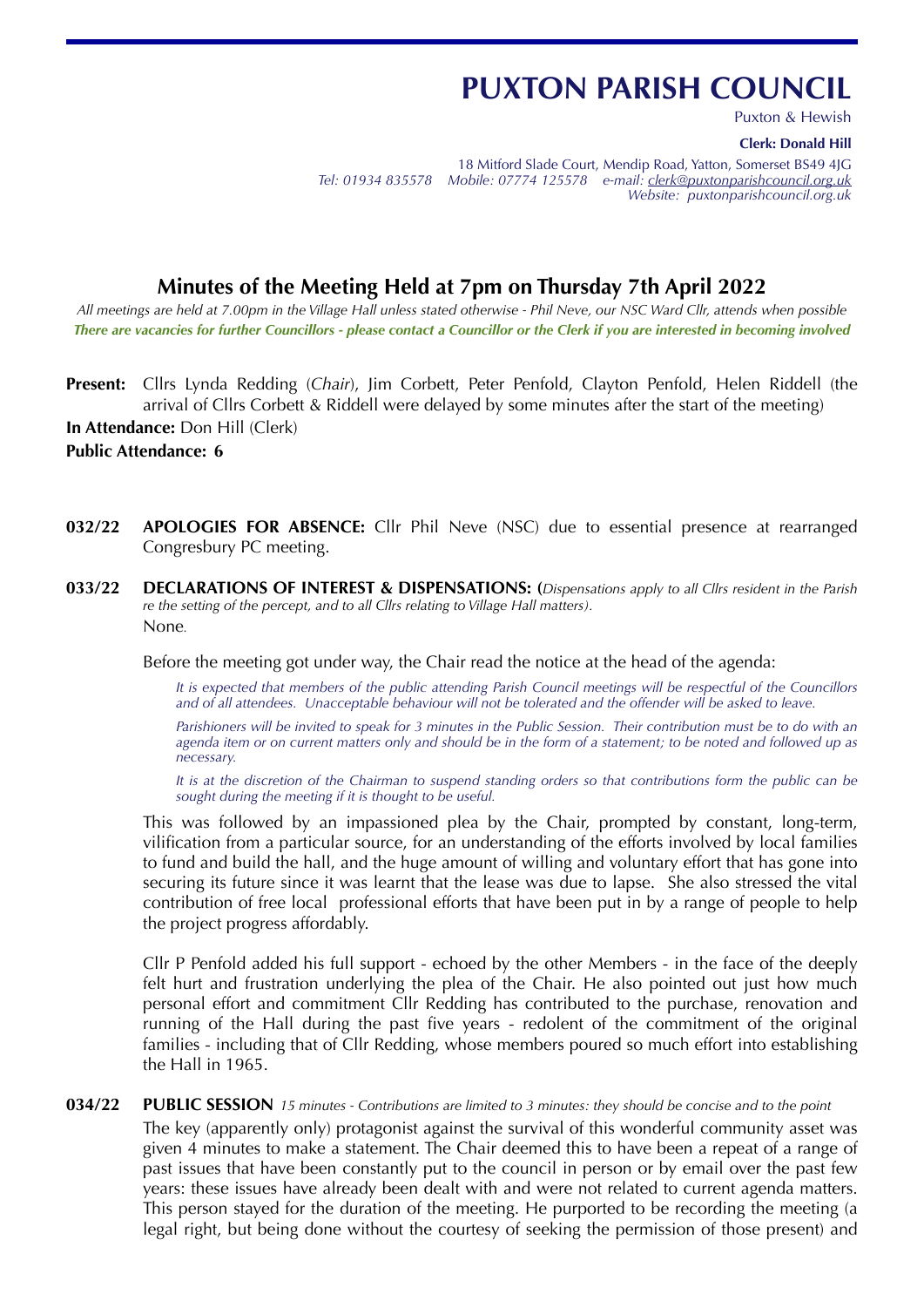also purported to be ringing the police to report his maltreatment during the public session. The police did not attend.

No other public contributions were made.

- **035/22 LAST MEETING MINUTES + MATTERS ARISING** March 3rd minutes were agreed and signed.
- **036/22 GOVERNANCE:** The Annual Governance Statement, being Section 1 of the Annual Internal Audit Report 2021-2022 was approved and signed.
- **037/22 PLANNING** *Details at<https://planning.n-somerset.gov.uk/online-applications/>*
	- **i. New: 22/P/0288/FUL:** Amendments to recently approved 21/P/3150/CQA. No Objections.
	- **ii.** Decisions Due: 19/P/0815/FUL Puxton Park car park.
	- **iii. Granted: 22/P/0015/FUH Villa Farm:** rear extension.
	- **iv. Planning Appeal: 20/P/1438/FUL** Park and Ride near Heathfield Park on A370 noted.

#### **038/22 FINANCE**

#### **i. 2021-22 Accounts:**

- **a)** Year end accounts had been circulated for review were agreed, and will now go to the internal auditor, together with the AGAR forms. Clerk to process.
- b) AGAR 2021-22 Part 2 The Certificate of Exemption from external audit, was agreed and signed.
- **c)** Section 2 of the Annual Internal Audit Report 2021-2022 The Accounting Statement, was agreed as a true record of the accounts, and was signed.
- **d)** The financial year-end 2021-2022 Bank Reconciliation was agreed and signed.
- **ii. Budget Adjustment to be ratified:** Movement of £200 from Parish Maintenance head to Other Costs head. This adjustment to the 2022-23 budget was agreed unanimously.
- **iii.** Payments Due: Cllr Redding re her cash-with-order purchase of Jubilee Mugs £266.02. **ALCA** Annual Sub - £99.43. These two invoices were presented to the meeting and approved for payment. Clerk to process.

#### **039/22 HIGHWAY MATTERS**

- **i. Oldbridge River Bridge:** New bridge planned for 22-23 financial year.
- **ii. Puxton Lane/Puxton Road Finger Post:** Re the stolen finial, a replacement is on order and Adrian Leonard, who renovated the post, has offered to fit the finial free of charge. Cllr Corbett asked that, if possible, it be secured in a theft-proof way. Clerk to so inform Adrian.
- **iii. Banwell bypass and building project (shaping the emerging parish highway strategy):** There is an NSC consultation running, which does not provide for an online response from those areas, such as Puxton, that will have to cope with a significant consequential increase in already problematic rat-run traffic through the parish lanes linking the A371 with the A370. A draft written response was reviewed and its general thrust agreed to. Clerk to prepare this as a formal response to be agreed by email and sent to NSC by the consultation deadline of April 22nd.

### **040/22 OTHER MATTERS**

- i. **NSC Footpath initiative:** Cllr Redding received a report from NSC about upgrading proposals to some paths. Most of her proposals had been accepted and much of the work has already been completed. A summary of the report is appended to these minutes. Cllr Corbett said that each year, Councillors and others used to walk a selection of the footpaths to ensure they remained open and to note their condition. Cllr Redding does do this now, but finding a team of volunteers to do it on a more organised basis may prove difficult.
- **ii.** Queen's Platinum Jubilee: Following a recent board meeting of Hewish & Puxton Village Hall Ltd, the charitable company running the Hall, Cllr Redding presented a draft programme of events for the Jubilee Celebration to be held at the Hall on Sunday June 5th. Members agreed that this was a good and well balanced programme. Cllr P Penfold offered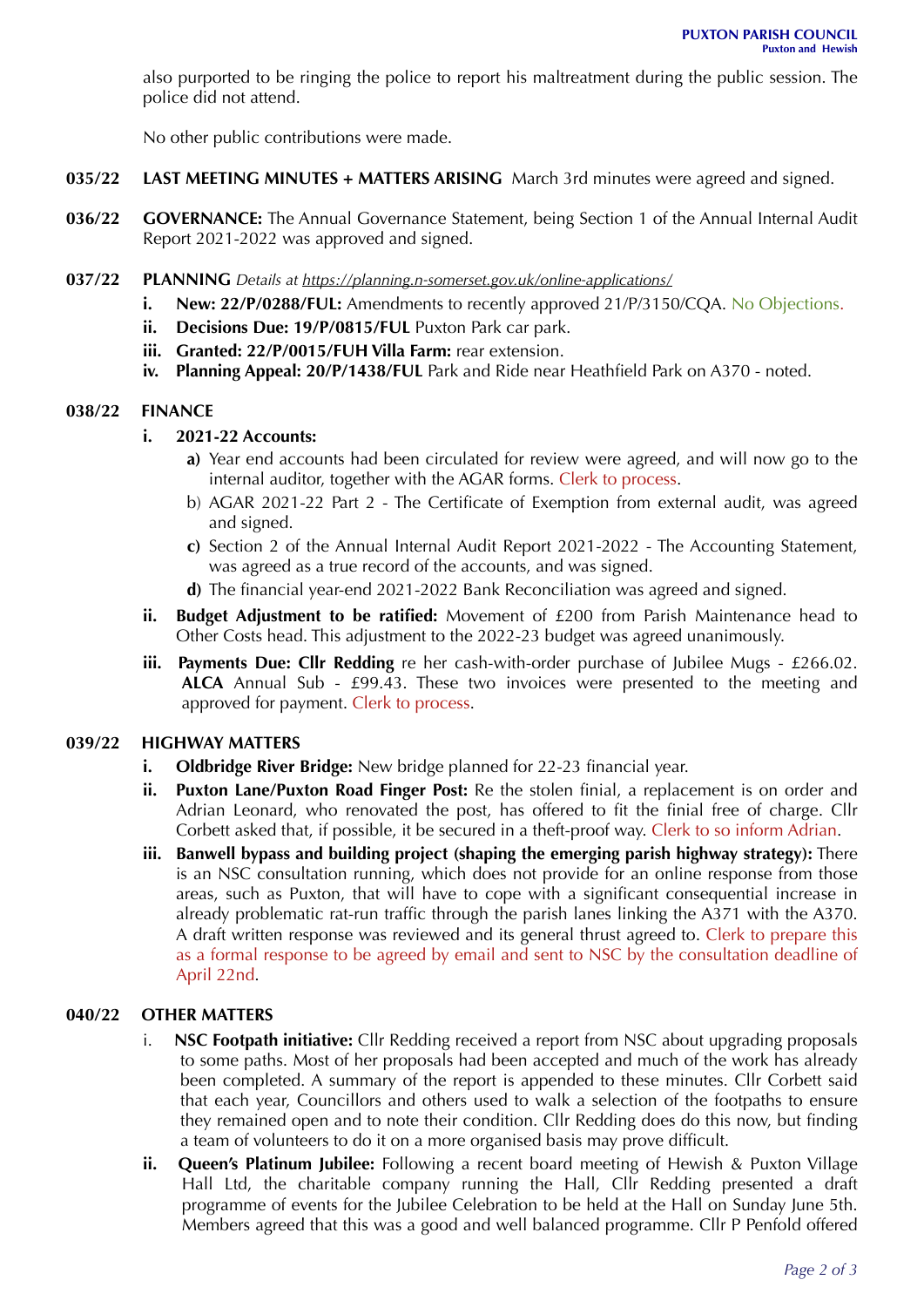assistance with the raffle, for which the donation from National Grid of a generous food hamper has got the prize list off to a good start. Detailed arrangements, including printing and delivery of the proposed publicity poster, will now go ahead.

**iii. Annual Residents' Meeting:** The Clerk agreed to prepare and print a leaflet publicising this event, to be circulated with the Jubilee leaflet. No charge would be made for this work.

### **041/22 COUNCILLORS' REPORTS**

Everyone is concerned at the highway subsidence beside the open section of rhyne just past the Garden centre, on the left hand side of Puxton Lane. Clerk to report this to the Area Officer for most urgent attention.

#### **042/22 DATES OF NEXT MEETINGS**

Neither the Chair, nor the Clerk are able to make the scheduled 1st Thursday date - May 5th - for the May Annual Meeting of the Parish Council and the Annual Residents' Meeting, both of which are mandated to be held during May.

Members agreed that **Tuesday 17th May** would be the date of the May meetings as under. As already agreed and publicised, there will be no meeting in June as its scheduled date marks the beginning of the Jubilee Holiday.

## **The next meeting of the Parish Council, and the Annual Residents' Meeting will both be held on Tuesday May 17th 2022 in the Village Hall, as under:**

### **6.30pm: The Parish Council:**

This will include the Annual Meeting of the Council and will be followed at 8pm by the Annual Resident's Meeting.

### **7.30pm: The Annual Residents' Meeting:**

This is an open meeting of residents at which they may raise matters of concern or interest within or directly affecting the parish. Any matters arising from the Annual Residents' Meeting that need to be progressed are passed to the relevant body to ensure that that happens. We hope there will be a good attendance and a lively discussion.

**The meeting closed at 8.06pm**